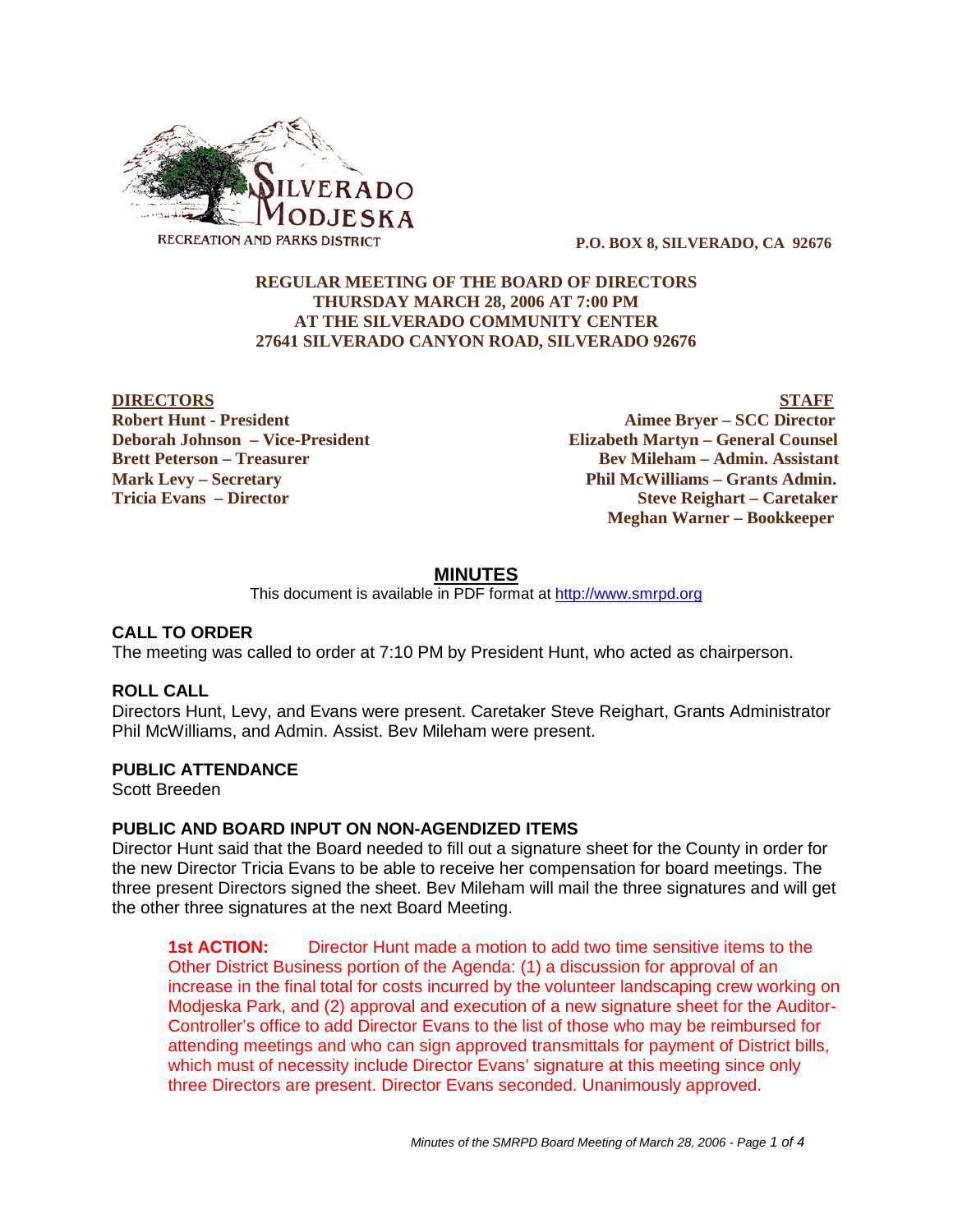# **CONSENT CALENDAR**

Including the Minutes of the Regular Board Meeting of February 28, 2006 and the Safety Committee Minutes of March 16, 2006. A Capri visitation follow-up letter in the correspondence package will be discussed when all Directors are present.

**2nd ACTION:** Director Evans made a motion to approve the Consent Calendar. Director Levy seconded. Unanimously approved.

# **PAYMENT OF DISTRICT BILLS**

**3rd ACTION:** 3RD ACTION: Director Evans moved to approve payment of Transmittal 03-06A for \$150.00 total for Directors compensation for the Regular Board Meeting of February 28, 2006 to:

Director Levy \$50.00 Director Hunt \$50.00 Director Evans \$50.00 Director Levy seconded. Unanimously approved.

**4th ACTION:** 4TH ACTION: Director Evans made a motion to approve payment of transmittal 03-06B for \$1,726.29 total, with a carry over from the last meeting first half of Bonnie Smiths invoice.

| <b>Bonnie Smith</b>    | \$454.17 Reimbursement, Landscaping supplies  |
|------------------------|-----------------------------------------------|
| <b>Phil McWilliams</b> | \$79.12 Reimbursement, postage & supplies     |
| Meghan Warner          | \$250.00 Invoice #06-30 (Bookkeeper)          |
| <b>KJ Snyder</b>       | \$575.00 Invoice #5842 and #5877              |
| SCWD                   | \$368.00 Invoice 10059600, 10001600, 10059300 |
|                        | Director Levy seconded. Unanimously approved. |

**5th ACTION:** 5TH ACTION Director Evans made a motion to approve payment of transmittal 03-06C for \$2,389.60 to: SCE \$579.32 Inv. dated 3-14-06 Phil McWilliams \$772.87 Inv. dated 2-2006 and Reimbursement SBC \$43.70 714-649-2850 and 649-2428 McCormick, Kidman & Behrens \$371.75 Inv. 11758 (General Counsel) Home Depot \$207.48 Inv. dated 3-5-06 The O.C. Register \$414.48 Inv. #3668154001 - Legal Notice, Public Works Project Director Levy seconded. Unanimously approved.

# **CARETAKERS REPORT**

The Caretaker's contract will be revised to clearly separate regular duties from the major repairs that he is invited to bid on.

There is a meditation group in Modjeska that wishes to use the Community Center for multinight sessions said to be open to the public and not pay the rental fee. Caretaker was asked to tell them to attend the next Board Meeting to explain and seek approval.

Bonnie Smith has asked about painting the new fence in Modjeska. The subject was tabled to a future meeting.

Consider authorizing money for replacing or repairing: noisy mercury vapor lights, ongoing work at Modjeska Park, new timer box for Modjeska Community Center air conditioner, and drinking fountain repair at Modjeska Park, in the approximate amount of \$1,200 total.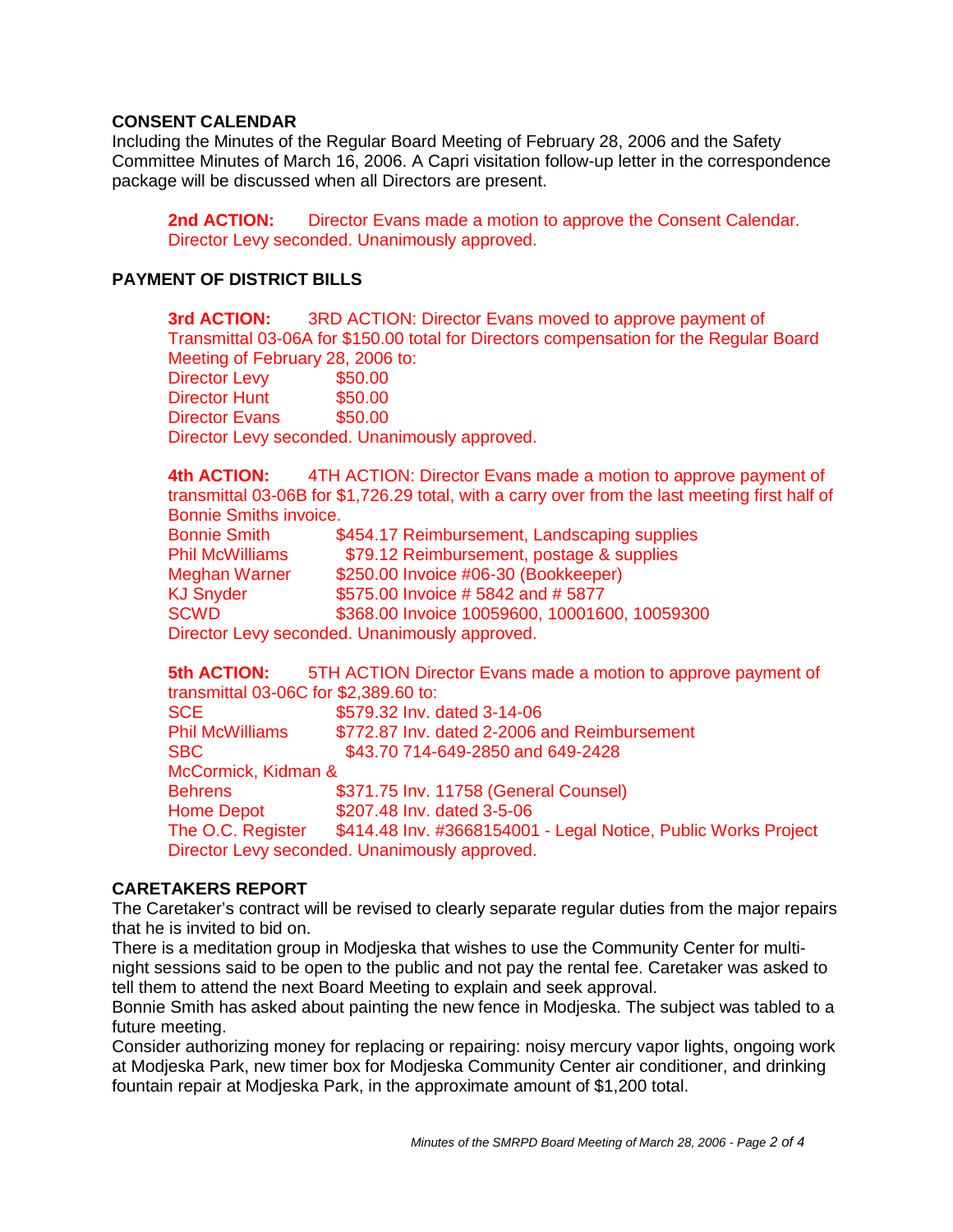**6th ACTION:** Director Levy made a motion to approve expenditures for the items described above in an amount not to exceed \$1,200. Director Evans seconded. Unanimously approved.

Director Hunt noted that he received a list of repaired items noted on previous inspection reports from the caretaker.

## **GRANTS ADMINISTRATOR'S REPORT**

Phil McWilliams spoke about the Renovation Project and is pleased with the response from contractors. He has sold 7 copies of bid documents and plans with many others inquiring.

**7th ACTION:** Director Levy made a motion to approve payment of expenses for Grants Administrator's (Phil McWilliams) attendance at California Trails and Greenways Conference in the amount of \$339.00. Director Evans seconded. Unanimously approved.

A written summary of the conference was given to the Board. A Directory of Grant Funding Sources for California Park and Recreation Providers was acquired, and it appears to be an excellent sourcebook. Meetings are being held with people who can help with our Open Space decisions. There will be an upcoming 21st California Trails & Greenways Conference May 5th - May 7th. Director Levy would like for Phil McWilliams to attend this meeting. Director Levy has asked Phil if he could come up with an estimated cost and the Board will discuss this at the next meeting.

The Board discussed an upcoming All Canyons Cleanup of 2006. Jim Meyers of Trails4all has asked if the Board would like to make a donation for the watershed cleanup day. It was decided to add this to the next Agenda.

## **OTHER DISTRICT BUSINESS**

The Board discussed the use of signage at the Modjeska Park. Parking is at a premium and the Board would like to make the parking available to park patrons. It is being used for regular and long-term parking for a half-dozen or more vehicles. Phil McWilliams was asked to check on pricing for a permanent sign. Steve Reighart volunteered to talk to the local residents about the issue and he thinks people will want to cooperate. Bonnie Smith put up a temporary sign and that's so far been successful in freeing up the area directly in front of the park.

**8th ACTION:** Director Levy made a motion to approve the additional charges from Bonnie Smith for the volunteer crew improvements to Modjeska Park, including installation of rocks, native plants and a watering system in the road-side landscaped border as well as repair of drainage outlet and area. Initial amount approved was \$600.00, and additional work has added approximately \$300.00 to that. Director Hunt seconded. Unanimously approved.

**9th ACTION:** Director Levy made a motion to approve a \$250.00 donation to the Earth Resource Foundation for cosponsor status for the Watershed Alliance River of Life Conference of May 19, 2006 Director Evans seconded. Unanimously approved.

Director Hunt will ask them for an invoice.

**10th ACTION:** Director Hunt made a motion to approve the preparation of a new current signature sheet for the County Auditor-Controller. Director Evans seconded. Unanimously approved.